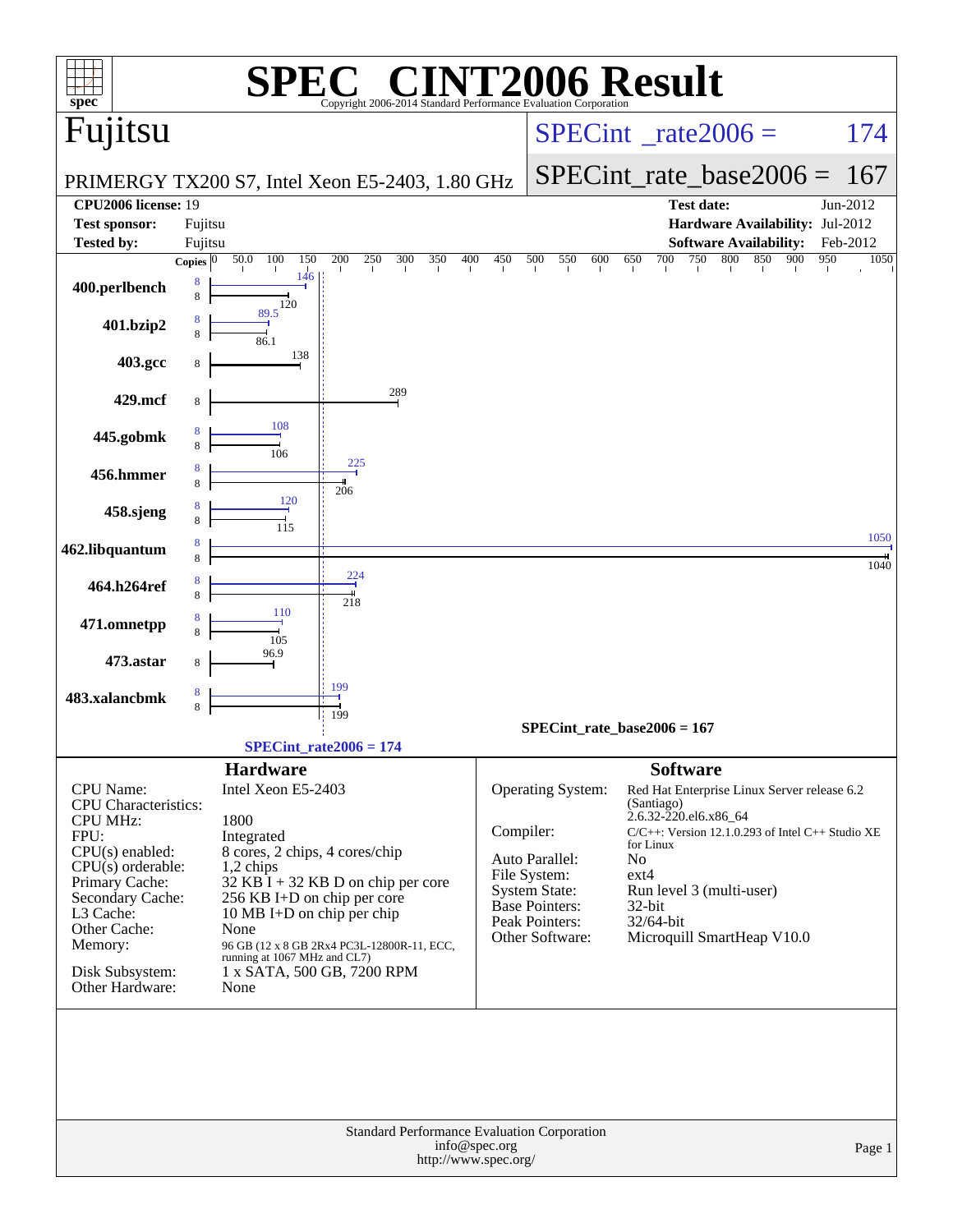

# **[SPEC CINT2006 Result](http://www.spec.org/auto/cpu2006/Docs/result-fields.html#SPECCINT2006Result)**

### Fujitsu

### SPECint rate $2006 = 174$

PRIMERGY TX200 S7, Intel Xeon E5-2403, 1.80 GHz

[SPECint\\_rate\\_base2006 =](http://www.spec.org/auto/cpu2006/Docs/result-fields.html#SPECintratebase2006) 167

**[CPU2006 license:](http://www.spec.org/auto/cpu2006/Docs/result-fields.html#CPU2006license)** 19 **[Test date:](http://www.spec.org/auto/cpu2006/Docs/result-fields.html#Testdate)** Jun-2012

**[Test sponsor:](http://www.spec.org/auto/cpu2006/Docs/result-fields.html#Testsponsor)** Fujitsu **[Hardware Availability:](http://www.spec.org/auto/cpu2006/Docs/result-fields.html#HardwareAvailability)** Jul-2012 **[Tested by:](http://www.spec.org/auto/cpu2006/Docs/result-fields.html#Testedby)** Fujitsu **[Software Availability:](http://www.spec.org/auto/cpu2006/Docs/result-fields.html#SoftwareAvailability)** Feb-2012

#### **[Results Table](http://www.spec.org/auto/cpu2006/Docs/result-fields.html#ResultsTable)**

|                                                                                                          | <b>Base</b>   |                |       |                |       |                |       | <b>Peak</b>   |                |              |                |              |                |              |
|----------------------------------------------------------------------------------------------------------|---------------|----------------|-------|----------------|-------|----------------|-------|---------------|----------------|--------------|----------------|--------------|----------------|--------------|
| <b>Benchmark</b>                                                                                         | <b>Copies</b> | <b>Seconds</b> | Ratio | <b>Seconds</b> | Ratio | <b>Seconds</b> | Ratio | <b>Copies</b> | <b>Seconds</b> | <b>Ratio</b> | <b>Seconds</b> | <b>Ratio</b> | <b>Seconds</b> | <b>Ratio</b> |
| 400.perlbench                                                                                            |               | 653            | 120   | 652            | 120   | 652            | 120   |               | 534            | 146          | 536            | 146          | 534            | 146          |
| 401.bzip2                                                                                                |               | 897            | 86.1  | 896            | 86.2  | 896            | 86.1  |               | 864            | 89.4         | 863            | 89.5         | 863            | 89.5         |
| $403.\mathrm{gcc}$                                                                                       |               | 465            | 138   | 466            | 138   | 465            | 139   |               | 465            | <u>138</u>   | 466            | 138          | 465            | 139          |
| $429$ .mcf                                                                                               |               | 253            | 289   | 253            | 289   | 253            | 288   |               | 253            | 289          | 253            | 289          | 253            | 288          |
| $445$ .gobmk                                                                                             |               | 792            | 106   | 792            | 106   | 792            | 106   |               | 780            | 108          | 781            | 108          | 781            | 107          |
| 456.hmmer                                                                                                |               | 362            | 206   | 360            | 207   | 367            | 203   |               | 331            | 226          | 332            | 225          | 331            | 225          |
| $458$ .sjeng                                                                                             |               | 838            | 116   | 839            | 115   | 838            | 115   |               | 804            | 120          | 803            | 120          | 804            | 120          |
| 462.libquantum                                                                                           |               | 159            | 1040  | 160            | 1040  | 159            | 1040  |               | 158            | 1050         | 158            | 1050         | 158            | 1050         |
| 464.h264ref                                                                                              |               | 815            | 217   | 799            | 222   | 813            | 218   |               | 793            | 223          | 791            | 224          | 791            | 224          |
| 471.omnetpp                                                                                              |               | 476            | 105   | 476            | 105   | 475            | 105   |               | 453            | <b>110</b>   | 453            | 110          | 452            | 111          |
| 473.astar                                                                                                |               | 580            | 96.9  | 580            | 96.9  | 578            | 97.1  | 8             | 580            | 96.9         | 580            | 96.9         | 578            | 97.1         |
| 483.xalancbmk                                                                                            |               | 276            | 200   | 278            | 199   | 277            | 199   |               | 278            | 199          | 277            | 199          | 279            | 198          |
| Results appear in the order in which they were run. Bold underlined text indicates a median measurement. |               |                |       |                |       |                |       |               |                |              |                |              |                |              |

#### **[Submit Notes](http://www.spec.org/auto/cpu2006/Docs/result-fields.html#SubmitNotes)**

 The numactl mechanism was used to bind copies to processors. The config file option 'submit' was used to generate numactl commands to bind each copy to a specific processor. For details, please see the config file.

### **[Operating System Notes](http://www.spec.org/auto/cpu2006/Docs/result-fields.html#OperatingSystemNotes)**

 Stack size set to unlimited using "ulimit -s unlimited" Transparent Huge Pages enabled with: echo always > /sys/kernel/mm/redhat\_transparent\_hugepage/enabled runspec command invoked through numactl i.e.: numactl --interleave=all runspec <etc>

### **[General Notes](http://www.spec.org/auto/cpu2006/Docs/result-fields.html#GeneralNotes)**

Environment variables set by runspec before the start of the run: LD\_LIBRARY\_PATH = "/SPECcpu2006/libs/32:/SPECcpu2006/libs/64"

 Binaries compiled on a system with 2x E5-2650 CPU + 96 GB memory using RHEL6.2 For information about Fujitsu please visit: <http://www.fujitsu.com>

### **[Base Compiler Invocation](http://www.spec.org/auto/cpu2006/Docs/result-fields.html#BaseCompilerInvocation)**

[C benchmarks](http://www.spec.org/auto/cpu2006/Docs/result-fields.html#Cbenchmarks): [icc -m32](http://www.spec.org/cpu2006/results/res2012q3/cpu2006-20120810-24156.flags.html#user_CCbase_intel_icc_5ff4a39e364c98233615fdd38438c6f2)

Continued on next page

Standard Performance Evaluation Corporation [info@spec.org](mailto:info@spec.org) <http://www.spec.org/>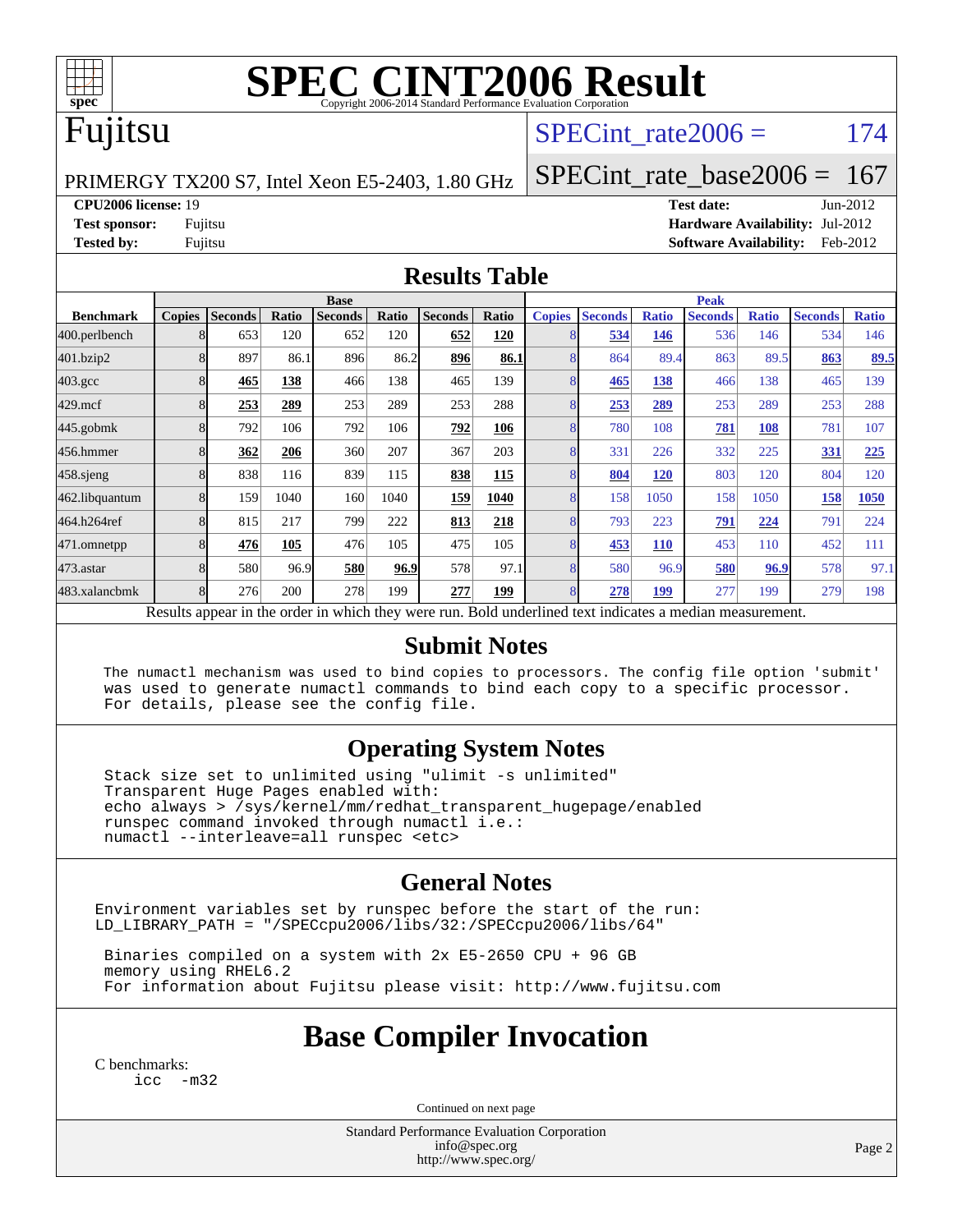| spec <sup>®</sup>                                                                                                                                                                                        | <b>SPEC CINT2006 Result</b><br>Copyright 2006-2014 Standard Performance Evaluation Corporation                                                                                 |            |
|----------------------------------------------------------------------------------------------------------------------------------------------------------------------------------------------------------|--------------------------------------------------------------------------------------------------------------------------------------------------------------------------------|------------|
| Fujitsu                                                                                                                                                                                                  | SPECint rate $2006 =$                                                                                                                                                          | 174        |
| PRIMERGY TX200 S7, Intel Xeon E5-2403, 1.80 GHz                                                                                                                                                          | $SPECint_rate_base2006 = 167$                                                                                                                                                  |            |
| CPU2006 license: 19<br><b>Test sponsor:</b><br>Fujitsu<br><b>Tested by:</b><br>Fujitsu                                                                                                                   | <b>Test date:</b><br>Hardware Availability: Jul-2012<br><b>Software Availability:</b> Feb-2012                                                                                 | $Jun-2012$ |
|                                                                                                                                                                                                          | <b>Base Compiler Invocation (Continued)</b>                                                                                                                                    |            |
| $C_{++}$ benchmarks:<br>icpc -m32                                                                                                                                                                        |                                                                                                                                                                                |            |
|                                                                                                                                                                                                          | <b>Base Portability Flags</b>                                                                                                                                                  |            |
| 400.perlbench: -DSPEC_CPU_LINUX_IA32<br>462.libquantum: -DSPEC_CPU_LINUX<br>483.xalancbmk: -DSPEC_CPU_LINUX                                                                                              |                                                                                                                                                                                |            |
| C benchmarks:<br>$C_{++}$ benchmarks:<br>-Wl,-z, muldefs -L/opt/SmartHeap/lib -lsmartheap                                                                                                                | <b>Base Optimization Flags</b><br>-xSSE4.2 -ipo -03 -no-prec-div -opt-prefetch -opt-mem-layout-trans=3<br>-xSSE4.2 -ipo -03 -no-prec-div -opt-prefetch -opt-mem-layout-trans=3 |            |
| C benchmarks:                                                                                                                                                                                            | <b>Base Other Flags</b>                                                                                                                                                        |            |
| 403.gcc: -Dalloca=_alloca                                                                                                                                                                                |                                                                                                                                                                                |            |
| C benchmarks (except as noted below):<br>icc<br>$-m32$<br>400.perlbench: icc -m64<br>$401.bzip2:$ icc $-m64$<br>456.hmmer: $\text{icc}$ -m64<br>458.sjeng: icc -m64<br>$C_{++}$ benchmarks:<br>icpc -m32 | <b>Peak Compiler Invocation</b>                                                                                                                                                |            |
|                                                                                                                                                                                                          | Standard Performance Evaluation Corporation<br>info@spec.org<br>http://www.spec.org/                                                                                           | Page 3     |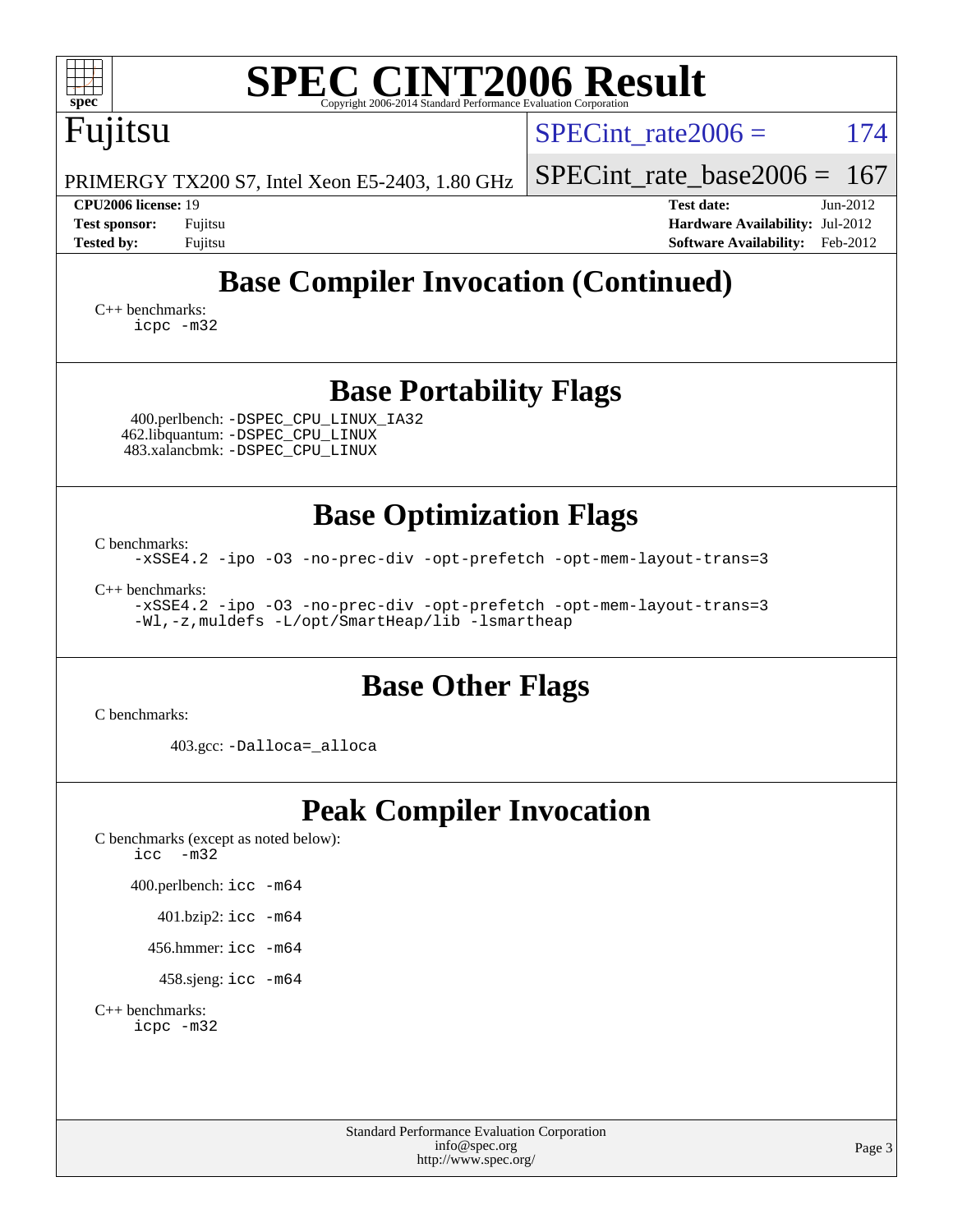

# **[SPEC CINT2006 Result](http://www.spec.org/auto/cpu2006/Docs/result-fields.html#SPECCINT2006Result)**

## Fujitsu

SPECint rate $2006 = 174$ 

PRIMERGY TX200 S7, Intel Xeon E5-2403, 1.80 GHz

[SPECint\\_rate\\_base2006 =](http://www.spec.org/auto/cpu2006/Docs/result-fields.html#SPECintratebase2006)  $167$ 

**[CPU2006 license:](http://www.spec.org/auto/cpu2006/Docs/result-fields.html#CPU2006license)** 19 **[Test date:](http://www.spec.org/auto/cpu2006/Docs/result-fields.html#Testdate)** Jun-2012 **[Test sponsor:](http://www.spec.org/auto/cpu2006/Docs/result-fields.html#Testsponsor)** Fujitsu **[Hardware Availability:](http://www.spec.org/auto/cpu2006/Docs/result-fields.html#HardwareAvailability)** Jul-2012 **[Tested by:](http://www.spec.org/auto/cpu2006/Docs/result-fields.html#Testedby)** Fujitsu **Fugital Example 2012 [Software Availability:](http://www.spec.org/auto/cpu2006/Docs/result-fields.html#SoftwareAvailability)** Feb-2012

### **[Peak Portability Flags](http://www.spec.org/auto/cpu2006/Docs/result-fields.html#PeakPortabilityFlags)**

 400.perlbench: [-DSPEC\\_CPU\\_LP64](http://www.spec.org/cpu2006/results/res2012q3/cpu2006-20120810-24156.flags.html#b400.perlbench_peakCPORTABILITY_DSPEC_CPU_LP64) [-DSPEC\\_CPU\\_LINUX\\_X64](http://www.spec.org/cpu2006/results/res2012q3/cpu2006-20120810-24156.flags.html#b400.perlbench_peakCPORTABILITY_DSPEC_CPU_LINUX_X64) 401.bzip2: [-DSPEC\\_CPU\\_LP64](http://www.spec.org/cpu2006/results/res2012q3/cpu2006-20120810-24156.flags.html#suite_peakCPORTABILITY401_bzip2_DSPEC_CPU_LP64) 456.hmmer: [-DSPEC\\_CPU\\_LP64](http://www.spec.org/cpu2006/results/res2012q3/cpu2006-20120810-24156.flags.html#suite_peakCPORTABILITY456_hmmer_DSPEC_CPU_LP64) 458.sjeng: [-DSPEC\\_CPU\\_LP64](http://www.spec.org/cpu2006/results/res2012q3/cpu2006-20120810-24156.flags.html#suite_peakCPORTABILITY458_sjeng_DSPEC_CPU_LP64) 462.libquantum: [-DSPEC\\_CPU\\_LINUX](http://www.spec.org/cpu2006/results/res2012q3/cpu2006-20120810-24156.flags.html#b462.libquantum_peakCPORTABILITY_DSPEC_CPU_LINUX) 483.xalancbmk: [-DSPEC\\_CPU\\_LINUX](http://www.spec.org/cpu2006/results/res2012q3/cpu2006-20120810-24156.flags.html#b483.xalancbmk_peakCXXPORTABILITY_DSPEC_CPU_LINUX)

## **[Peak Optimization Flags](http://www.spec.org/auto/cpu2006/Docs/result-fields.html#PeakOptimizationFlags)**

[C benchmarks](http://www.spec.org/auto/cpu2006/Docs/result-fields.html#Cbenchmarks):

 400.perlbench: [-xSSE4.2](http://www.spec.org/cpu2006/results/res2012q3/cpu2006-20120810-24156.flags.html#user_peakPASS2_CFLAGSPASS2_LDCFLAGS400_perlbench_f-xSSE42_f91528193cf0b216347adb8b939d4107)(pass 2) [-prof-gen](http://www.spec.org/cpu2006/results/res2012q3/cpu2006-20120810-24156.flags.html#user_peakPASS1_CFLAGSPASS1_LDCFLAGS400_perlbench_prof_gen_e43856698f6ca7b7e442dfd80e94a8fc)(pass 1) [-ipo](http://www.spec.org/cpu2006/results/res2012q3/cpu2006-20120810-24156.flags.html#user_peakPASS2_CFLAGSPASS2_LDCFLAGS400_perlbench_f-ipo)(pass 2) [-O3](http://www.spec.org/cpu2006/results/res2012q3/cpu2006-20120810-24156.flags.html#user_peakPASS2_CFLAGSPASS2_LDCFLAGS400_perlbench_f-O3)(pass 2) [-no-prec-div](http://www.spec.org/cpu2006/results/res2012q3/cpu2006-20120810-24156.flags.html#user_peakPASS2_CFLAGSPASS2_LDCFLAGS400_perlbench_f-no-prec-div)(pass 2) [-prof-use](http://www.spec.org/cpu2006/results/res2012q3/cpu2006-20120810-24156.flags.html#user_peakPASS2_CFLAGSPASS2_LDCFLAGS400_perlbench_prof_use_bccf7792157ff70d64e32fe3e1250b55)(pass 2) [-auto-ilp32](http://www.spec.org/cpu2006/results/res2012q3/cpu2006-20120810-24156.flags.html#user_peakCOPTIMIZE400_perlbench_f-auto-ilp32) 401.bzip2: [-xSSE4.2](http://www.spec.org/cpu2006/results/res2012q3/cpu2006-20120810-24156.flags.html#user_peakPASS2_CFLAGSPASS2_LDCFLAGS401_bzip2_f-xSSE42_f91528193cf0b216347adb8b939d4107)(pass 2) [-prof-gen](http://www.spec.org/cpu2006/results/res2012q3/cpu2006-20120810-24156.flags.html#user_peakPASS1_CFLAGSPASS1_LDCFLAGS401_bzip2_prof_gen_e43856698f6ca7b7e442dfd80e94a8fc)(pass 1) [-ipo](http://www.spec.org/cpu2006/results/res2012q3/cpu2006-20120810-24156.flags.html#user_peakPASS2_CFLAGSPASS2_LDCFLAGS401_bzip2_f-ipo)(pass 2) [-O3](http://www.spec.org/cpu2006/results/res2012q3/cpu2006-20120810-24156.flags.html#user_peakPASS2_CFLAGSPASS2_LDCFLAGS401_bzip2_f-O3)(pass 2) [-no-prec-div](http://www.spec.org/cpu2006/results/res2012q3/cpu2006-20120810-24156.flags.html#user_peakPASS2_CFLAGSPASS2_LDCFLAGS401_bzip2_f-no-prec-div)(pass 2) [-prof-use](http://www.spec.org/cpu2006/results/res2012q3/cpu2006-20120810-24156.flags.html#user_peakPASS2_CFLAGSPASS2_LDCFLAGS401_bzip2_prof_use_bccf7792157ff70d64e32fe3e1250b55)(pass 2) [-opt-prefetch](http://www.spec.org/cpu2006/results/res2012q3/cpu2006-20120810-24156.flags.html#user_peakCOPTIMIZE401_bzip2_f-opt-prefetch) [-auto-ilp32](http://www.spec.org/cpu2006/results/res2012q3/cpu2006-20120810-24156.flags.html#user_peakCOPTIMIZE401_bzip2_f-auto-ilp32) [-ansi-alias](http://www.spec.org/cpu2006/results/res2012q3/cpu2006-20120810-24156.flags.html#user_peakCOPTIMIZE401_bzip2_f-ansi-alias)  $403.\text{sec: basepeak}$  = yes 429.mcf: basepeak = yes

 445.gobmk: [-xAVX](http://www.spec.org/cpu2006/results/res2012q3/cpu2006-20120810-24156.flags.html#user_peakPASS2_CFLAGSPASS2_LDCFLAGS445_gobmk_f-xAVX)(pass 2) [-prof-gen](http://www.spec.org/cpu2006/results/res2012q3/cpu2006-20120810-24156.flags.html#user_peakPASS1_CFLAGSPASS1_LDCFLAGS445_gobmk_prof_gen_e43856698f6ca7b7e442dfd80e94a8fc)(pass 1) [-prof-use](http://www.spec.org/cpu2006/results/res2012q3/cpu2006-20120810-24156.flags.html#user_peakPASS2_CFLAGSPASS2_LDCFLAGS445_gobmk_prof_use_bccf7792157ff70d64e32fe3e1250b55)(pass 2) [-ansi-alias](http://www.spec.org/cpu2006/results/res2012q3/cpu2006-20120810-24156.flags.html#user_peakCOPTIMIZE445_gobmk_f-ansi-alias) [-opt-mem-layout-trans=3](http://www.spec.org/cpu2006/results/res2012q3/cpu2006-20120810-24156.flags.html#user_peakCOPTIMIZE445_gobmk_f-opt-mem-layout-trans_a7b82ad4bd7abf52556d4961a2ae94d5)

456.hmmer: [-xSSE4.2](http://www.spec.org/cpu2006/results/res2012q3/cpu2006-20120810-24156.flags.html#user_peakCOPTIMIZE456_hmmer_f-xSSE42_f91528193cf0b216347adb8b939d4107) [-ipo](http://www.spec.org/cpu2006/results/res2012q3/cpu2006-20120810-24156.flags.html#user_peakCOPTIMIZE456_hmmer_f-ipo) [-O3](http://www.spec.org/cpu2006/results/res2012q3/cpu2006-20120810-24156.flags.html#user_peakCOPTIMIZE456_hmmer_f-O3) [-no-prec-div](http://www.spec.org/cpu2006/results/res2012q3/cpu2006-20120810-24156.flags.html#user_peakCOPTIMIZE456_hmmer_f-no-prec-div) [-unroll2](http://www.spec.org/cpu2006/results/res2012q3/cpu2006-20120810-24156.flags.html#user_peakCOPTIMIZE456_hmmer_f-unroll_784dae83bebfb236979b41d2422d7ec2) [-auto-ilp32](http://www.spec.org/cpu2006/results/res2012q3/cpu2006-20120810-24156.flags.html#user_peakCOPTIMIZE456_hmmer_f-auto-ilp32)

 458.sjeng: [-xSSE4.2](http://www.spec.org/cpu2006/results/res2012q3/cpu2006-20120810-24156.flags.html#user_peakPASS2_CFLAGSPASS2_LDCFLAGS458_sjeng_f-xSSE42_f91528193cf0b216347adb8b939d4107)(pass 2) [-prof-gen](http://www.spec.org/cpu2006/results/res2012q3/cpu2006-20120810-24156.flags.html#user_peakPASS1_CFLAGSPASS1_LDCFLAGS458_sjeng_prof_gen_e43856698f6ca7b7e442dfd80e94a8fc)(pass 1) [-ipo](http://www.spec.org/cpu2006/results/res2012q3/cpu2006-20120810-24156.flags.html#user_peakPASS2_CFLAGSPASS2_LDCFLAGS458_sjeng_f-ipo)(pass 2) [-O3](http://www.spec.org/cpu2006/results/res2012q3/cpu2006-20120810-24156.flags.html#user_peakPASS2_CFLAGSPASS2_LDCFLAGS458_sjeng_f-O3)(pass 2) [-no-prec-div](http://www.spec.org/cpu2006/results/res2012q3/cpu2006-20120810-24156.flags.html#user_peakPASS2_CFLAGSPASS2_LDCFLAGS458_sjeng_f-no-prec-div)(pass 2) [-prof-use](http://www.spec.org/cpu2006/results/res2012q3/cpu2006-20120810-24156.flags.html#user_peakPASS2_CFLAGSPASS2_LDCFLAGS458_sjeng_prof_use_bccf7792157ff70d64e32fe3e1250b55)(pass 2) [-unroll4](http://www.spec.org/cpu2006/results/res2012q3/cpu2006-20120810-24156.flags.html#user_peakCOPTIMIZE458_sjeng_f-unroll_4e5e4ed65b7fd20bdcd365bec371b81f) [-auto-ilp32](http://www.spec.org/cpu2006/results/res2012q3/cpu2006-20120810-24156.flags.html#user_peakCOPTIMIZE458_sjeng_f-auto-ilp32)

 462.libquantum: [-xAVX](http://www.spec.org/cpu2006/results/res2012q3/cpu2006-20120810-24156.flags.html#user_peakCOPTIMIZE462_libquantum_f-xAVX) [-ipo](http://www.spec.org/cpu2006/results/res2012q3/cpu2006-20120810-24156.flags.html#user_peakCOPTIMIZE462_libquantum_f-ipo) [-O3](http://www.spec.org/cpu2006/results/res2012q3/cpu2006-20120810-24156.flags.html#user_peakCOPTIMIZE462_libquantum_f-O3) [-no-prec-div](http://www.spec.org/cpu2006/results/res2012q3/cpu2006-20120810-24156.flags.html#user_peakCOPTIMIZE462_libquantum_f-no-prec-div) [-opt-prefetch](http://www.spec.org/cpu2006/results/res2012q3/cpu2006-20120810-24156.flags.html#user_peakCOPTIMIZE462_libquantum_f-opt-prefetch) [-opt-mem-layout-trans=3](http://www.spec.org/cpu2006/results/res2012q3/cpu2006-20120810-24156.flags.html#user_peakCOPTIMIZE462_libquantum_f-opt-mem-layout-trans_a7b82ad4bd7abf52556d4961a2ae94d5)

 $464.h264$ ref:  $-xSSE4$ .  $2(pass 2)$  [-prof-gen](http://www.spec.org/cpu2006/results/res2012q3/cpu2006-20120810-24156.flags.html#user_peakPASS1_CFLAGSPASS1_LDCFLAGS464_h264ref_prof_gen_e43856698f6ca7b7e442dfd80e94a8fc) $(pass 1)$  [-ipo](http://www.spec.org/cpu2006/results/res2012q3/cpu2006-20120810-24156.flags.html#user_peakPASS2_CFLAGSPASS2_LDCFLAGS464_h264ref_f-ipo) $(pass 2)$ [-O3](http://www.spec.org/cpu2006/results/res2012q3/cpu2006-20120810-24156.flags.html#user_peakPASS2_CFLAGSPASS2_LDCFLAGS464_h264ref_f-O3)(pass 2) [-no-prec-div](http://www.spec.org/cpu2006/results/res2012q3/cpu2006-20120810-24156.flags.html#user_peakPASS2_CFLAGSPASS2_LDCFLAGS464_h264ref_f-no-prec-div)(pass 2) [-prof-use](http://www.spec.org/cpu2006/results/res2012q3/cpu2006-20120810-24156.flags.html#user_peakPASS2_CFLAGSPASS2_LDCFLAGS464_h264ref_prof_use_bccf7792157ff70d64e32fe3e1250b55)(pass 2) [-unroll2](http://www.spec.org/cpu2006/results/res2012q3/cpu2006-20120810-24156.flags.html#user_peakCOPTIMIZE464_h264ref_f-unroll_784dae83bebfb236979b41d2422d7ec2) [-ansi-alias](http://www.spec.org/cpu2006/results/res2012q3/cpu2006-20120810-24156.flags.html#user_peakCOPTIMIZE464_h264ref_f-ansi-alias)

[C++ benchmarks:](http://www.spec.org/auto/cpu2006/Docs/result-fields.html#CXXbenchmarks)

 471.omnetpp: [-xSSE4.2](http://www.spec.org/cpu2006/results/res2012q3/cpu2006-20120810-24156.flags.html#user_peakPASS2_CXXFLAGSPASS2_LDCXXFLAGS471_omnetpp_f-xSSE42_f91528193cf0b216347adb8b939d4107)(pass 2) [-prof-gen](http://www.spec.org/cpu2006/results/res2012q3/cpu2006-20120810-24156.flags.html#user_peakPASS1_CXXFLAGSPASS1_LDCXXFLAGS471_omnetpp_prof_gen_e43856698f6ca7b7e442dfd80e94a8fc)(pass 1) [-ipo](http://www.spec.org/cpu2006/results/res2012q3/cpu2006-20120810-24156.flags.html#user_peakPASS2_CXXFLAGSPASS2_LDCXXFLAGS471_omnetpp_f-ipo)(pass 2) [-O3](http://www.spec.org/cpu2006/results/res2012q3/cpu2006-20120810-24156.flags.html#user_peakPASS2_CXXFLAGSPASS2_LDCXXFLAGS471_omnetpp_f-O3)(pass 2) [-no-prec-div](http://www.spec.org/cpu2006/results/res2012q3/cpu2006-20120810-24156.flags.html#user_peakPASS2_CXXFLAGSPASS2_LDCXXFLAGS471_omnetpp_f-no-prec-div)(pass 2) [-prof-use](http://www.spec.org/cpu2006/results/res2012q3/cpu2006-20120810-24156.flags.html#user_peakPASS2_CXXFLAGSPASS2_LDCXXFLAGS471_omnetpp_prof_use_bccf7792157ff70d64e32fe3e1250b55)(pass 2) [-ansi-alias](http://www.spec.org/cpu2006/results/res2012q3/cpu2006-20120810-24156.flags.html#user_peakCXXOPTIMIZE471_omnetpp_f-ansi-alias) [-opt-ra-region-strategy=block](http://www.spec.org/cpu2006/results/res2012q3/cpu2006-20120810-24156.flags.html#user_peakCXXOPTIMIZE471_omnetpp_f-opt-ra-region-strategy_a0a37c372d03933b2a18d4af463c1f69) [-Wl,-z,muldefs](http://www.spec.org/cpu2006/results/res2012q3/cpu2006-20120810-24156.flags.html#user_peakEXTRA_LDFLAGS471_omnetpp_link_force_multiple1_74079c344b956b9658436fd1b6dd3a8a) [-L/opt/SmartHeap/lib -lsmartheap](http://www.spec.org/cpu2006/results/res2012q3/cpu2006-20120810-24156.flags.html#user_peakEXTRA_LIBS471_omnetpp_SmartHeap_1046f488ce4b4d9d2689b01742ccb999)

 $473$ .astar: basepeak = yes

Continued on next page

Standard Performance Evaluation Corporation [info@spec.org](mailto:info@spec.org) <http://www.spec.org/>